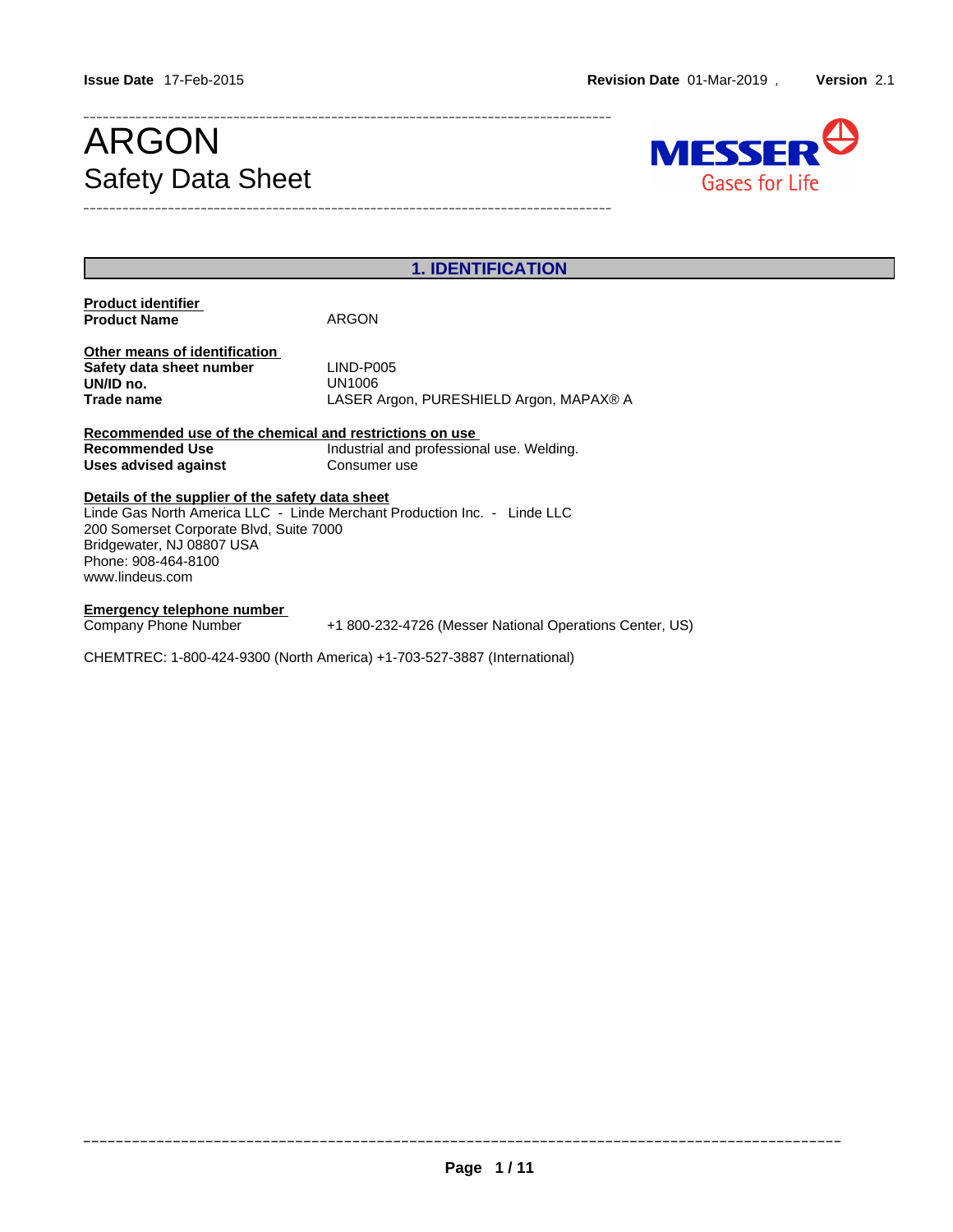## **2. HAZARDS IDENTIFICATION**

#### **Classification**

This chemical is considered hazardous by the 2012 OSHA Hazard Communication Standard (29 CFR 1910.1200).

| Gases<br><br>pressure<br>unae<br>555U G                        | $\sim$<br>∪or<br>uas |
|----------------------------------------------------------------|----------------------|
| <b>Simi</b><br>$\sim$ by a signal $\sim$<br>aspnyxiants<br>ነነር | <b>Yes</b>           |

#### **Label elements**



**Signal word Warning**

#### **Hazard Statements**

Contains gas under pressure; may explode if heated May displace oxygen and cause rapid suffocation

#### **Precautionary Statements - Prevention**

Do not handle until all safety precautions have been read and understood Use and store only outdoors or in a well ventilated place Use a backflow preventive device in piping Use only with equipment rated for cylinder pressure Close valve after each use and when empty

#### **Precautionary Statements - Response**

IF INHALED: Remove person to fresh air and keep comfortable for breathing. Get medical attention/advice.

#### **Precautionary Statements - Storage**

Protect from sunlight when ambient temperature exceeds 52°C/125°F

#### **Hazards not otherwise classified (HNOC)**

Not applicable

#### **3. COMPOSITION/INFORMATION ON INGREDIENTS**

| <b>Chemical Name</b> | 'S No.              | olume " | ີ∩emica∟ |
|----------------------|---------------------|---------|----------|
|                      | ة A.                | -70     | Formula  |
| ARGON                | $\sim$<br>44 C<br>◡ | -99     | ור       |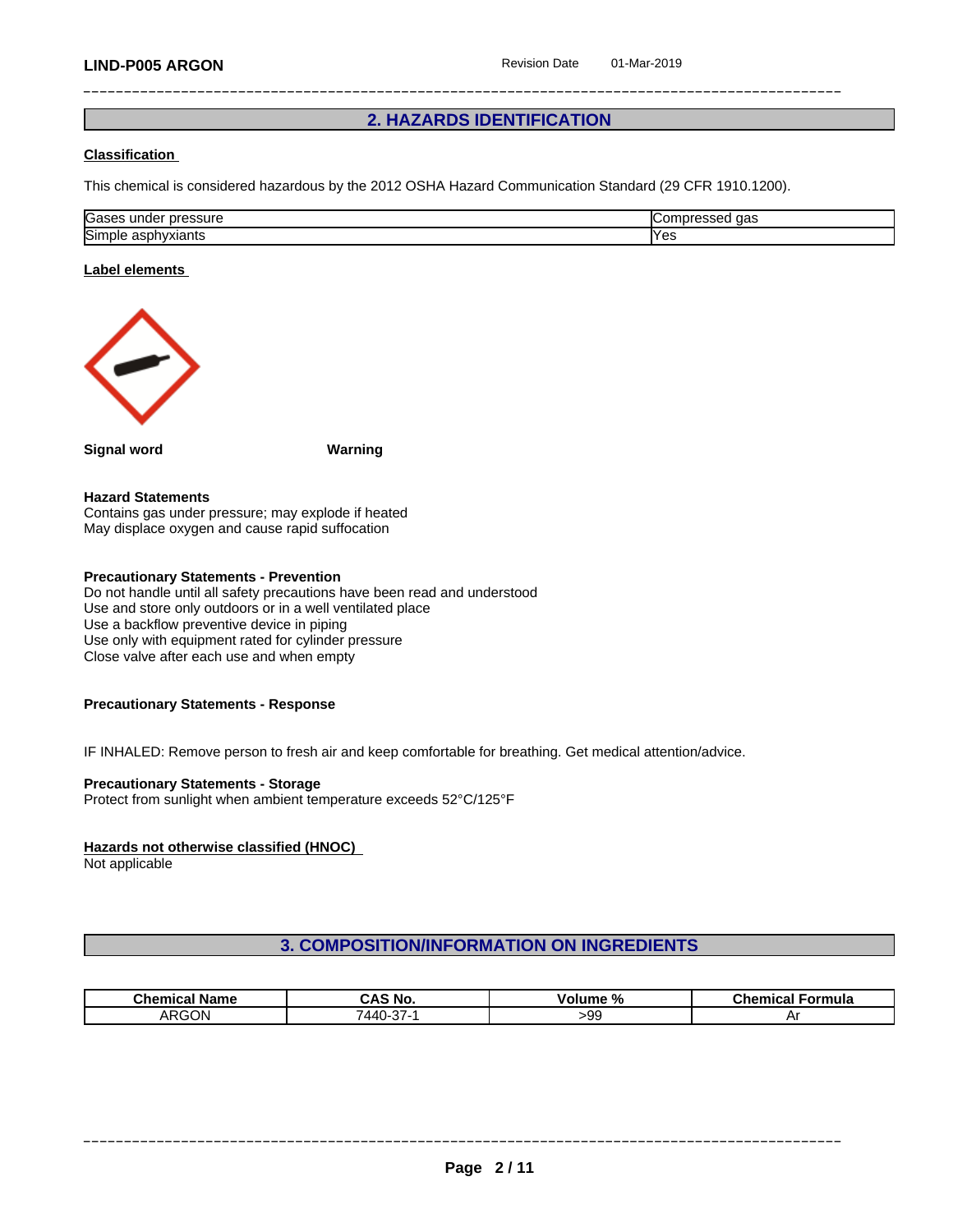## **4. FIRST AID MEASURES**

#### **Description of first aid measures**

| <b>General advice</b>                                       | Show this safety data sheet to the doctor in attendance.                                                                                                                                        |
|-------------------------------------------------------------|-------------------------------------------------------------------------------------------------------------------------------------------------------------------------------------------------|
| <b>Inhalation</b>                                           | Remove to fresh air and keep comfortable for breathing. If breathing is difficult, give<br>oxygen. If breathing has stopped, give artificial respiration. Get medical attention<br>immediately. |
| <b>Skin contact</b>                                         | None under normal use. Get medical attention if symptoms occur.                                                                                                                                 |
| Eye contact                                                 | None under normal use. Get medical attention if symptoms occur.                                                                                                                                 |
| Ingestion                                                   | Not an expected route of exposure.                                                                                                                                                              |
| Self-protection of the first aider                          | RESCUE PERSONNEL SHOULD BE EQUIPPED WITH SELF-CONTAINED BREATHING<br>APPARATUS.                                                                                                                 |
| Most important symptoms and effects, both acute and delayed |                                                                                                                                                                                                 |

#### **Most important symptoms and effects, both acute and delayed**

**Symptoms** Simple asphyxiant. May cause suffocation by displacing the oxygen in the air. Exposure to oxygen-deficient atmosphere (<19.5%) may cause dizziness, drowsiness, nausea, vomiting, excess salivation, diminished mental alertness, loss of consciousness and death. Exposure to atmospheres containing 8-10% or less oxygen will bring about unconsciousness without warning and so quickly that the individuals cannot help or protect themselves. Lack of sufficient oxygen may cause serious injury or death.

#### **Indication of any immediate medical attention and special treatment needed**

**Note to physicians** Treat symptomatically.

## **5. FIRE-FIGHTING MEASURES**

#### **Suitable extinguishing media**

Use extinguishing measures that are appropriate to local circumstances and the surrounding environment.

Unsuitable extinguishing media None.

#### **Specific extinguishing methods**

Continue to cool fire exposed cylinders untilflames are extinguished. Damaged cylinders should be handled only by specialists.

#### **Specific hazards arising from the chemical**

Non-flammable gas. Cylinders may rupture under extreme heat.

#### **Protective equipment and precautions for firefighters**

As in any fire, wear self-contained breathing apparatus pressure-demand, NIOSH (approved or equivalent) and full protective gear.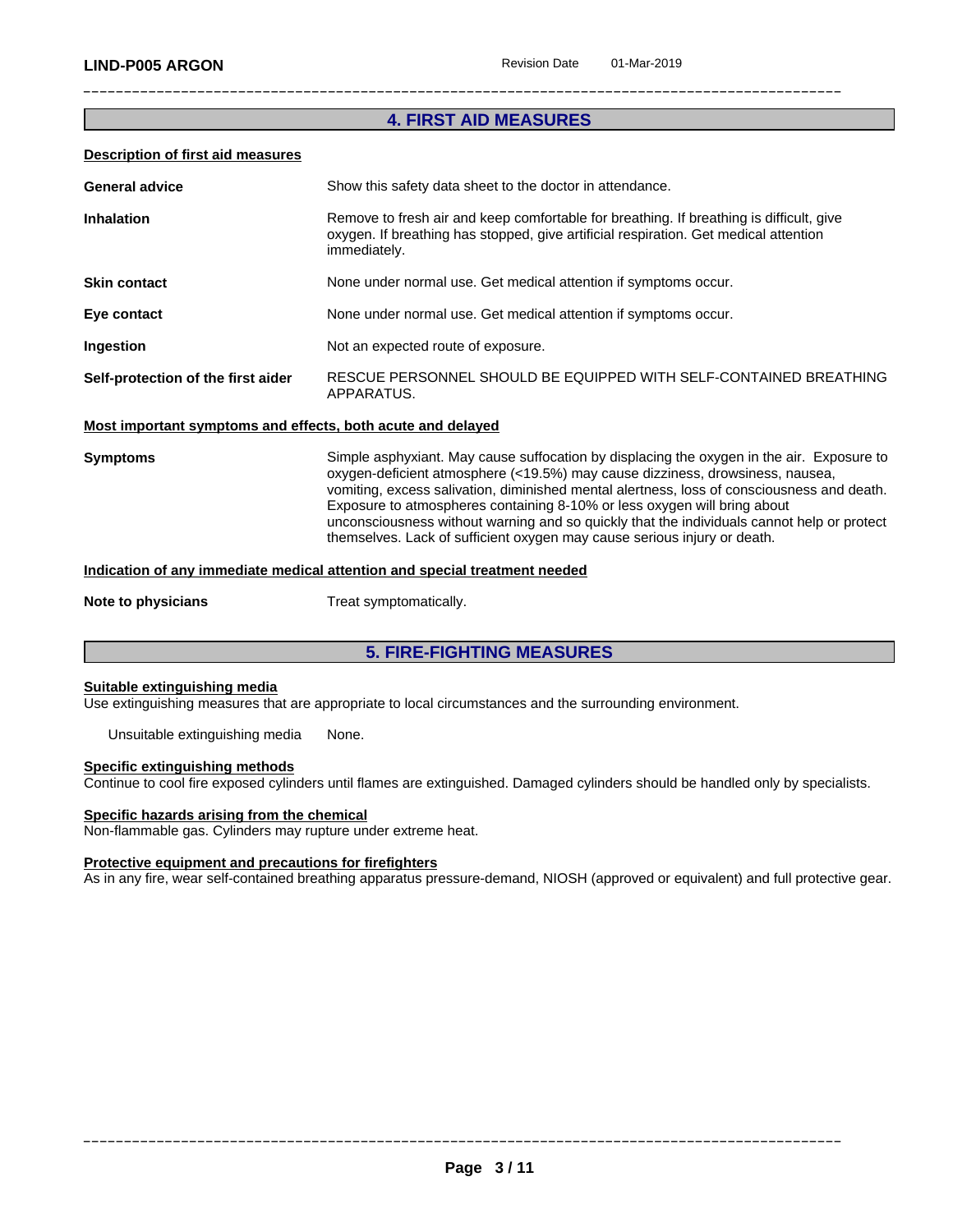## **6. ACCIDENTAL RELEASE MEASURES**

## **Personal precautions, protective equipment and emergency procedures**

| <b>Personal precautions</b>                          | Evacuate personnel to safe areas. Ensure adequate ventilation, especially in confined<br>areas. Monitor oxygen level. Wear self-contained breathing apparatus when entering area<br>unless atmosphere is proved to be safe.                           |
|------------------------------------------------------|-------------------------------------------------------------------------------------------------------------------------------------------------------------------------------------------------------------------------------------------------------|
| <b>Other Information</b>                             | Gas/vapor is heavier than air. Prevent from entering sewers, basements and workpits, or                                                                                                                                                               |
|                                                      | any place where accumulation may be dangerous.                                                                                                                                                                                                        |
| <b>Environmental precautions</b>                     |                                                                                                                                                                                                                                                       |
| <b>Environmental precautions</b>                     | Prevent spreading of vapors through sewers, ventilation systems and confined areas.                                                                                                                                                                   |
| Methods and material for containment and cleaning up |                                                                                                                                                                                                                                                       |
| <b>Methods for containment</b>                       | Stop the flow of gas or remove cylinder to outdoor location if this can be done without risk.<br>If leak is in container or container valve, contact the appropriate emergency telephone<br>number in Section 1 or call your closest Messer location. |
| Methods for cleaning up                              | Return cylinder to Messer or an authorized distributor.                                                                                                                                                                                               |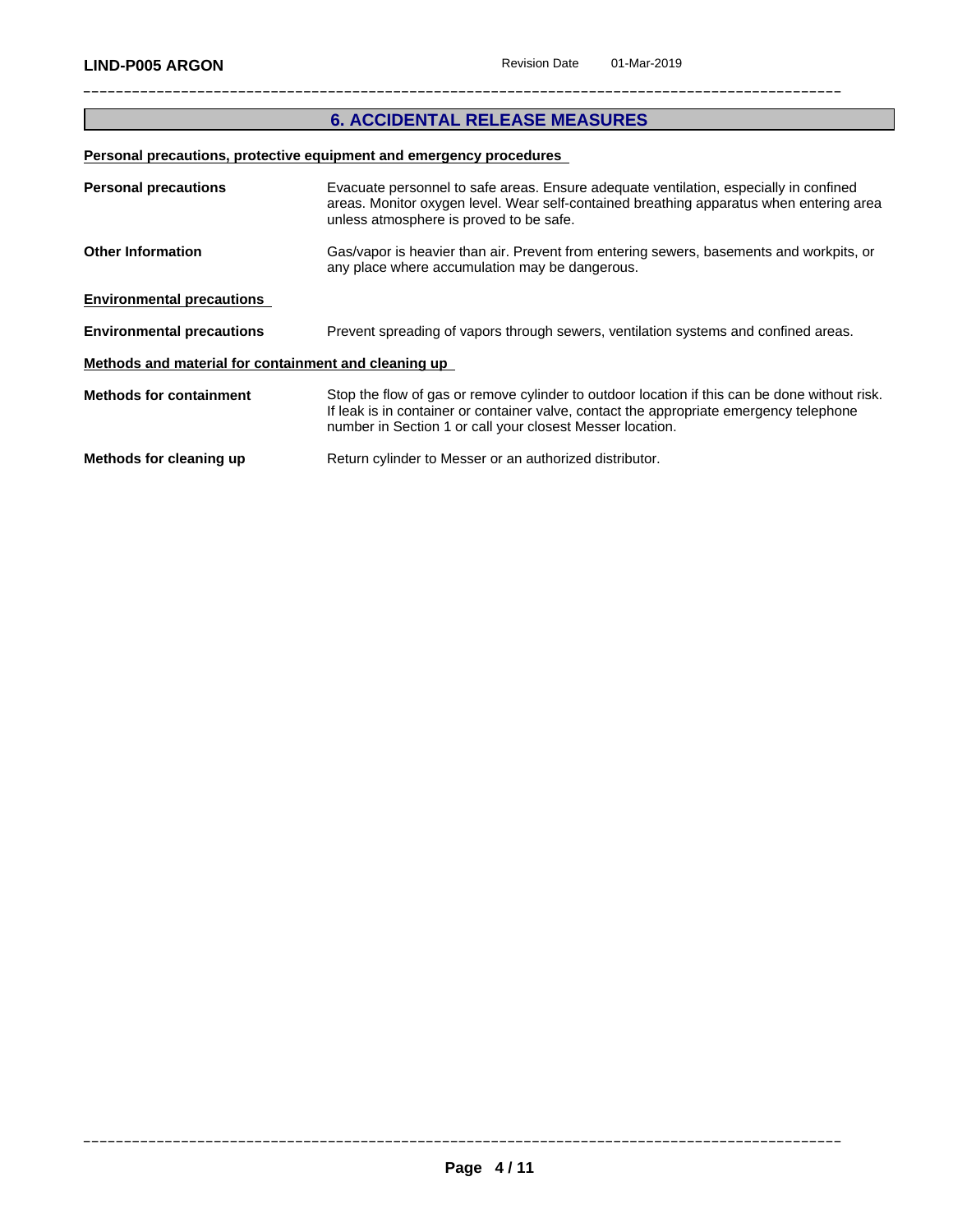## **7. HANDLING AND STORAGE**

#### **Precautions for safe handling**

#### **Advice on safe handling**

Protect cylinders from physical damage; do not drag, roll, slide or drop. When moving cylinders, even for short distance, use a cart designed to transport cylinders. Never attempt to lift a cylinder by its valve protection cap. Never insert an object (e.g. wrench, screwdriver, pry bar,etc.) into valve cap openings. Doing so may damage valve, causing leak to occur. Use an adjustable strap wrench to remove over-tight or rusted caps. Use only with adequate ventilation. Use only with equipment rated for cylinder pressure. Use a backflow preventive device in piping. Close valve after each use and when empty. If user experiences any difficulty operating cylinder valve discontinue use and contact supplier. Ensure the complete gas system has been checked for leaks before use.

Never put cylinders into trunks of cars or unventilated areas of passenger vehicles. Never attempt to refill a compressed gas cylinder without the owner's written consent. Never strike an arc on a compressed gas cylinder or make a cylinder a part of an electrical circuit.

Only experienced and properly instructed persons should handle gases under pressure. Always store and handle compressed gas cylinders in accordance with Compressed Gas Association, pamphlet CGA-P1, Safe Handling of Compressed Gases in Containers.

For additional recommendations consult Compressed Gas Association's (CGA) Safety Bulletin SB-2, Oxygen-Deficient Atmospheres.

#### **Conditions for safe storage, including any incompatibilities**

**Storage Conditions** Store in cool, dry, well-ventilated area of non-combustible construction away from heavily trafficked areas and emergency exits. Keep at temperatures below 52°C / 125°F. Cylinders should be stored upright with valve protection cap in place and firmly secured to prevent falling. Full and empty cylinders should be segregrated. Use a "first in-first out" inventory system to prevent full cylinders from being stored for excessive periods of time. Stored containers should be periodically checked for general condition and leakage.

**Incompatible materials** None known.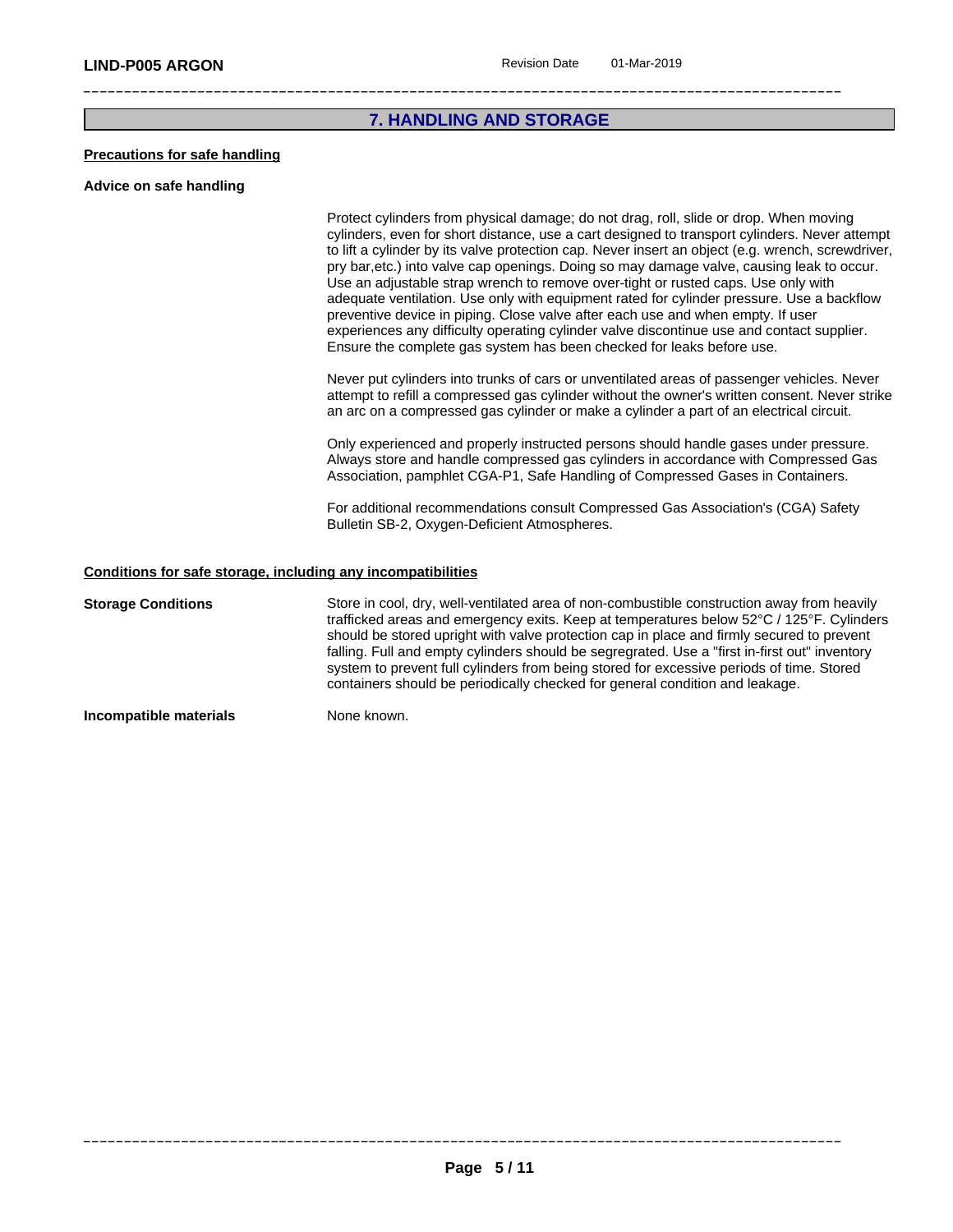## **8. EXPOSURE CONTROLS/PERSONAL PROTECTION**

#### **Control parameters**

| <b>Chemical Name</b>                                                  | <b>ACGIH TLV</b>        | <b>OSHA PEL</b>                                                                                                                                                                                                                                                                                                                                                     | <b>NIOSH IDLH</b> |  |
|-----------------------------------------------------------------------|-------------------------|---------------------------------------------------------------------------------------------------------------------------------------------------------------------------------------------------------------------------------------------------------------------------------------------------------------------------------------------------------------------|-------------------|--|
| <b>ARGON</b>                                                          | See Appendix F: Minimal | None                                                                                                                                                                                                                                                                                                                                                                | None              |  |
| 7440-37-1                                                             | Oxygen Content          |                                                                                                                                                                                                                                                                                                                                                                     |                   |  |
| Appropriate engineering controls                                      |                         |                                                                                                                                                                                                                                                                                                                                                                     |                   |  |
| <b>Engineering Controls</b>                                           |                         | Oxygen detectors should be used when asphyxiating gases may be released. Systems<br>under pressure should be regularly checked for leakages. Provide general ventilation, local<br>exhaust ventilation, process enclosure or other engineering controls to maintain airborne<br>levels below recommended exposure limits and to maintain oxygen levels above 19.5%. |                   |  |
| Individual protection measures, such as personal protective equipment |                         |                                                                                                                                                                                                                                                                                                                                                                     |                   |  |
| <b>Eye/face protection</b>                                            |                         | Wear safety glasses with side shields (or goggles). EN 166 - Personal eye-protection.                                                                                                                                                                                                                                                                               |                   |  |
| Skin and body protection                                              |                         | Work gloves and safety shoes are recommended when handling cylinders.                                                                                                                                                                                                                                                                                               |                   |  |
| <b>Respiratory protection</b>                                         |                         | Use positive pressure airline respirator with escape cylinder or self contained breathing<br>apparatus for oxygen-deficient atmospheres (<19.5%).                                                                                                                                                                                                                   |                   |  |
| <b>General Hygiene Considerations</b>                                 |                         | Handle in accordance with good industrial hygiene and safety practice.                                                                                                                                                                                                                                                                                              |                   |  |

## **9. PHYSICAL AND CHEMICAL PROPERTIES**

## **Information on basic physical and chemical properties**

| <b>Chemical Name</b> | <b>Molecular</b><br>weiaht | <b>Boiling</b><br>point/range | <b>IVapor Pressurel</b> | Vapor density<br>(air =1) | <b>Gas Density</b><br>$\textsf{ka/m}^3@20^\circ \textsf{C}$ | Critical<br>Temperature |
|----------------------|----------------------------|-------------------------------|-------------------------|---------------------------|-------------------------------------------------------------|-------------------------|
| <b>ARGON</b>         | 39.94                      | -185.9 °Ր                     | Above critical          | .38                       | .65                                                         | د.∠∠ا                   |
|                      |                            |                               | temperature             |                           |                                                             |                         |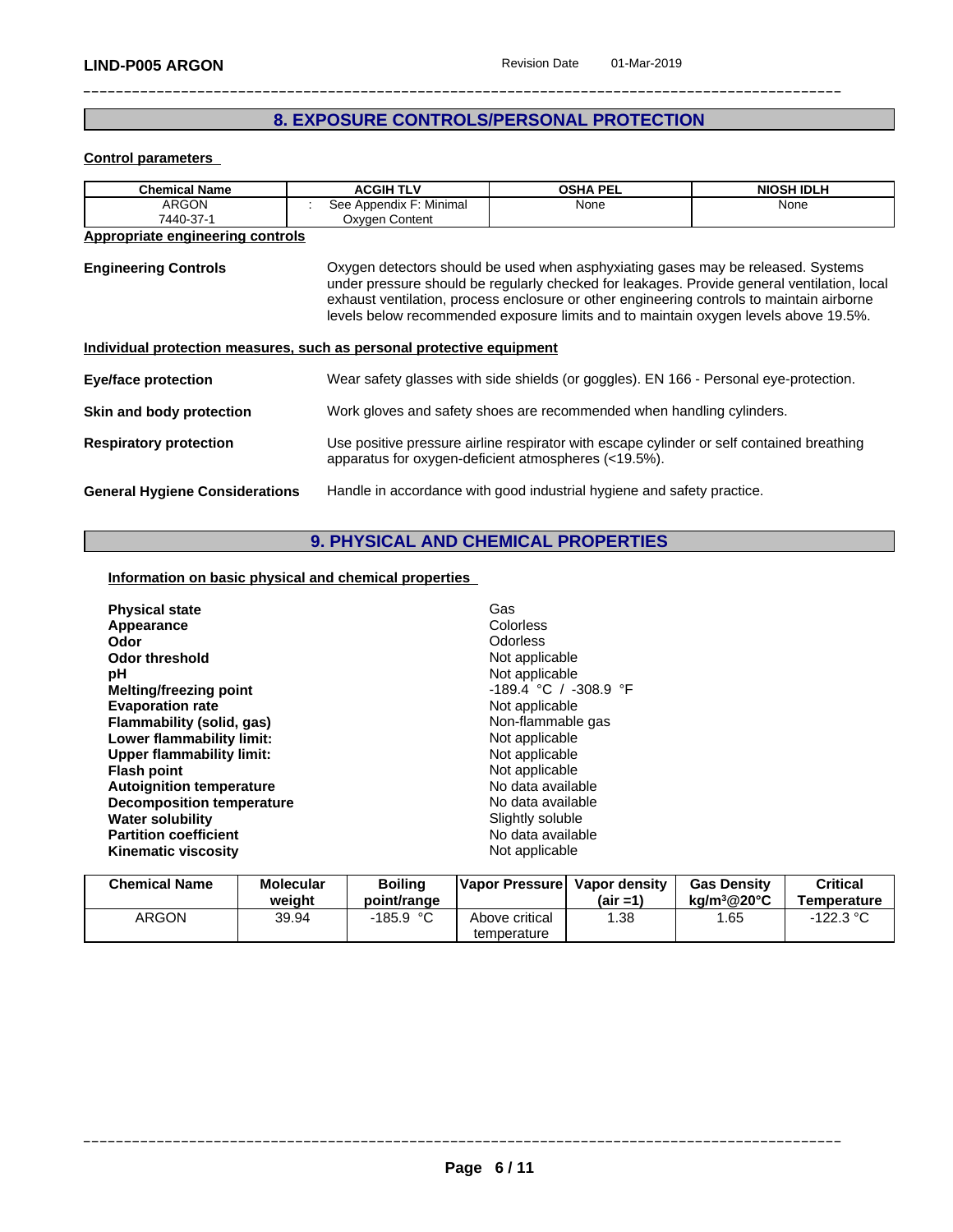## **10. STABILITY AND REACTIVITY**

#### **Reactivity**

Not reactive under normal conditions

#### **Chemical stability**

Stable under normal conditions.

#### **Explosion data**

**Sensitivity to Mechanical Impact** None. **Sensitivity to Static Discharge** None.

## **Possibility of Hazardous Reactions**

None under normal processing.

**Conditions to avoid**

None under recommended storage and handling conditions (see Section 7).

#### **Incompatible materials** None known.

**Hazardous Decomposition Products** None known.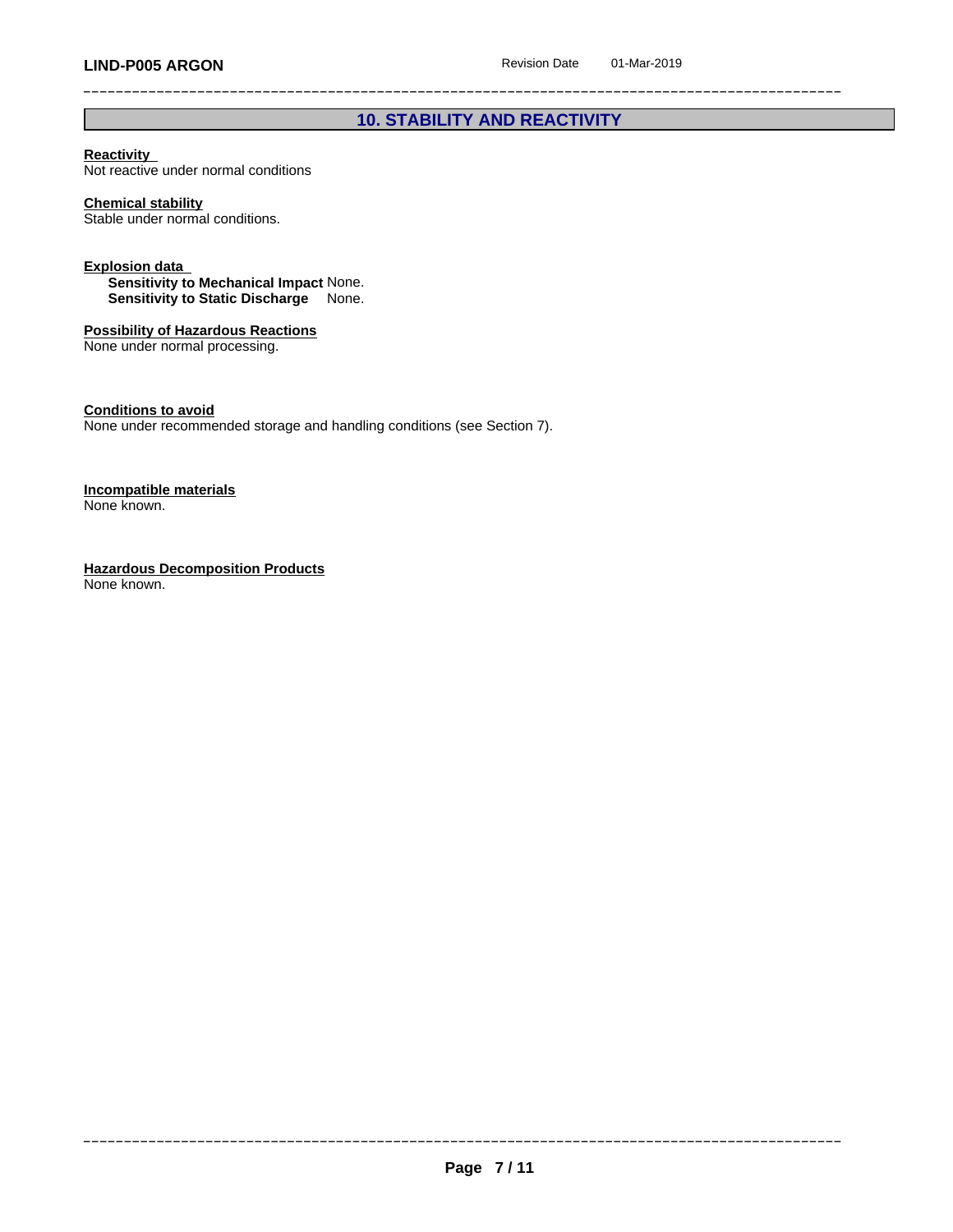## **11. TOXICOLOGICAL INFORMATION**

| Information on likely routes of exposure                                                                                                                                                                                                                                                                                             |                                                                                                                                                                                                                                                                                                                                                                                                                                                                                                                                 |
|--------------------------------------------------------------------------------------------------------------------------------------------------------------------------------------------------------------------------------------------------------------------------------------------------------------------------------------|---------------------------------------------------------------------------------------------------------------------------------------------------------------------------------------------------------------------------------------------------------------------------------------------------------------------------------------------------------------------------------------------------------------------------------------------------------------------------------------------------------------------------------|
| <b>Inhalation</b>                                                                                                                                                                                                                                                                                                                    | Product is a simple asphyxiant.                                                                                                                                                                                                                                                                                                                                                                                                                                                                                                 |
| <b>Skin contact</b>                                                                                                                                                                                                                                                                                                                  | No data available                                                                                                                                                                                                                                                                                                                                                                                                                                                                                                               |
| Eye contact                                                                                                                                                                                                                                                                                                                          | No data available                                                                                                                                                                                                                                                                                                                                                                                                                                                                                                               |
| Ingestion                                                                                                                                                                                                                                                                                                                            | Not an expected route of exposure.                                                                                                                                                                                                                                                                                                                                                                                                                                                                                              |
| Information on toxicological effects                                                                                                                                                                                                                                                                                                 |                                                                                                                                                                                                                                                                                                                                                                                                                                                                                                                                 |
| Symptoms                                                                                                                                                                                                                                                                                                                             | Simple asphyxiant. May cause suffocation by displacing the oxygen in the air. Exposure to<br>oxygen-deficient atmosphere (<=19.5%) may cause dizziness, drowsiness, nausea,<br>vomiting, excess salivation, diminished mental alertness, loss of consciousness and death.<br>Exposure to atmospheres containing 8-10% or less oxygen will bring about<br>unconsciousness without warning and so quickly that the individuals cannot help or protect<br>themselves. Lack of sufficient oxygen may cause serious injury or death. |
|                                                                                                                                                                                                                                                                                                                                      | Delayed and immediate effects as well as chronic effects from short and long-term exposure                                                                                                                                                                                                                                                                                                                                                                                                                                      |
| Skin corrosion/irritation<br>Serious eye damage/eye irritation<br>Irritation<br>Sensitization<br>Germ cell mutagenicity<br>Carcinogenicity<br><b>Reproductive toxicity</b><br><b>STOT - single exposure</b><br><b>STOT - repeated exposure</b><br><b>Chronic toxicity</b><br><b>Target Organ Effects</b><br><b>Aspiration hazard</b> | Not classified.<br>Not classified.<br>Not classified.<br>Not classified.<br>Not classified.<br>This product does not contain any carcinogens or potential carcinogens listed by OSHA,<br>IARC or NTP.<br>Not classified.<br>Not classified.<br>Not classified.<br>None known.<br>None known.<br>Not applicable.                                                                                                                                                                                                                 |
| <b>Numerical measures of toxicity</b>                                                                                                                                                                                                                                                                                                |                                                                                                                                                                                                                                                                                                                                                                                                                                                                                                                                 |
|                                                                                                                                                                                                                                                                                                                                      |                                                                                                                                                                                                                                                                                                                                                                                                                                                                                                                                 |

| <b>Product Information</b> |                          |
|----------------------------|--------------------------|
| Oral LD50                  | No information available |
| Dermal LD50                | No information available |
| <b>Inhalation LC50</b>     | No information available |

## **12. ECOLOGICAL INFORMATION**

#### **Ecotoxicity**

No known acute aquatic toxicity.

#### **Persistence and degradability** Not applicable.

## **Bioaccumulation**

No information available.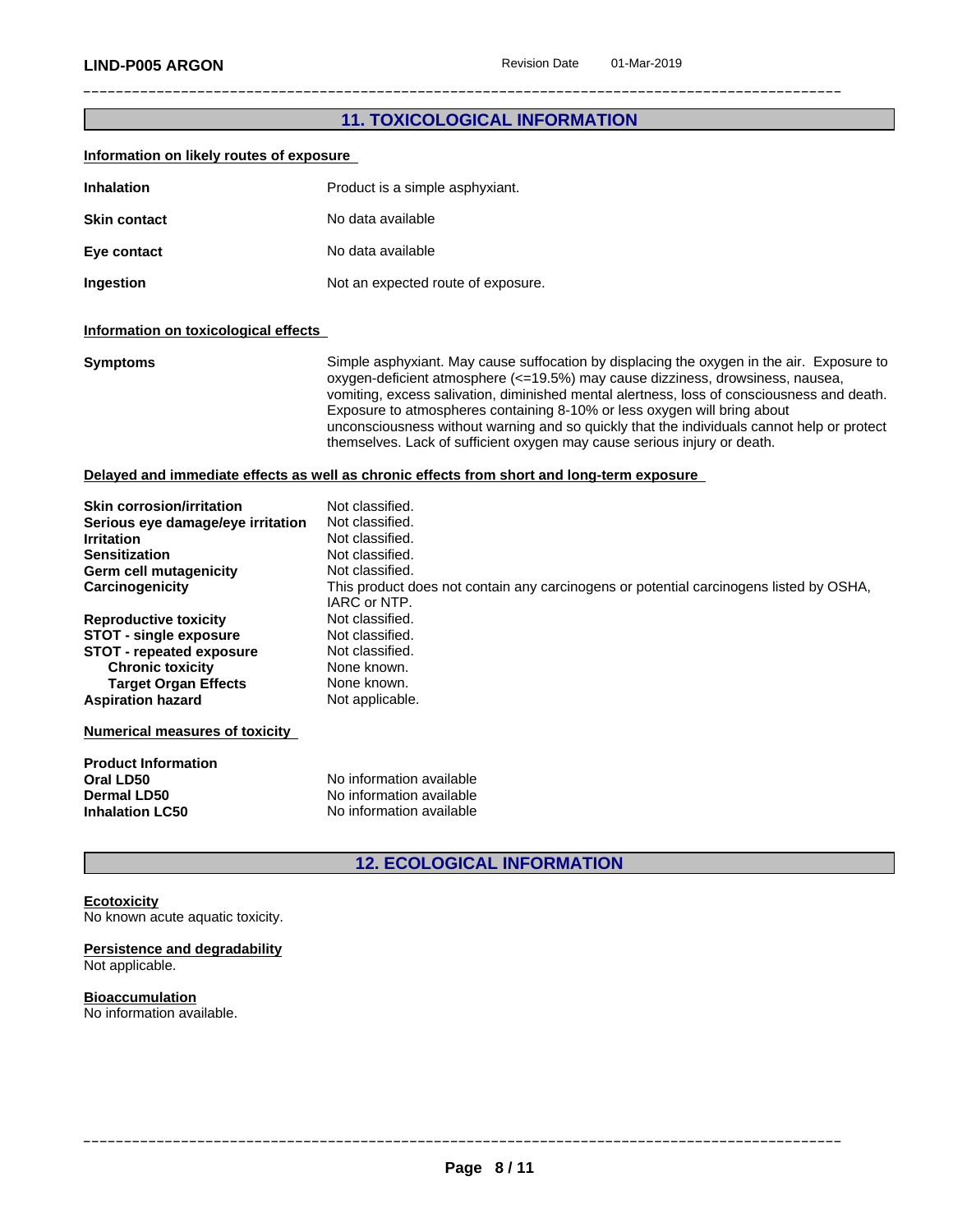## **13. DISPOSAL CONSIDERATIONS**

#### **Waste treatment methods**

**Disposal of wastes Do not attempt to dispose of residual waste or unused quantities. Return in the shipping** container PROPERLY LABELED WITH ANY VALVE OUTLET PLUGS OR CAPS SECURED AND VALVE PROTECTION CAP IN PLACE to Messer for proper disposal.

## **14. TRANSPORT INFORMATION**

#### **DOT**

| UN/ID no.                       | UN1006                  |
|---------------------------------|-------------------------|
| Proper shipping name            | Argon, compressed       |
| <b>Hazard Class</b>             | 2.2                     |
| <b>Description</b>              | UN1006, Argon, compress |
| <b>Emergency Response Guide</b> | 121                     |
| Number                          |                         |

#### **TDG**

| UN/ID no.            | UN1006                         |
|----------------------|--------------------------------|
| Proper shipping name | Argon, compressed              |
| <b>Hazard Class</b>  | 2.2                            |
| <b>Description</b>   | UN1006, Argon, compressed, 2.2 |

**Description** UN1006, Argon, compressed, 2.2

### **IATA**

| UN/ID no.                 | UN1006                         |  |
|---------------------------|--------------------------------|--|
| Proper shipping name      | Argon, compressed              |  |
| <b>Hazard Class</b>       | 2.2                            |  |
| <b>ERG Code</b>           | 2L                             |  |
| <b>Special Provisions</b> | A69                            |  |
| <b>Description</b>        | UN1006, Argon, compressed, 2.2 |  |

#### **IMDG**

**UN/ID no.**<br> **Proper shipping name** Argon, compressed **Proper shipping name Hazard Class** 2.2<br> **EmS-No.** F-C **EmS-No.** F-C, S-V<br>**Description** UN1006,

**Description** UN1006, Argon, compressed, 2.2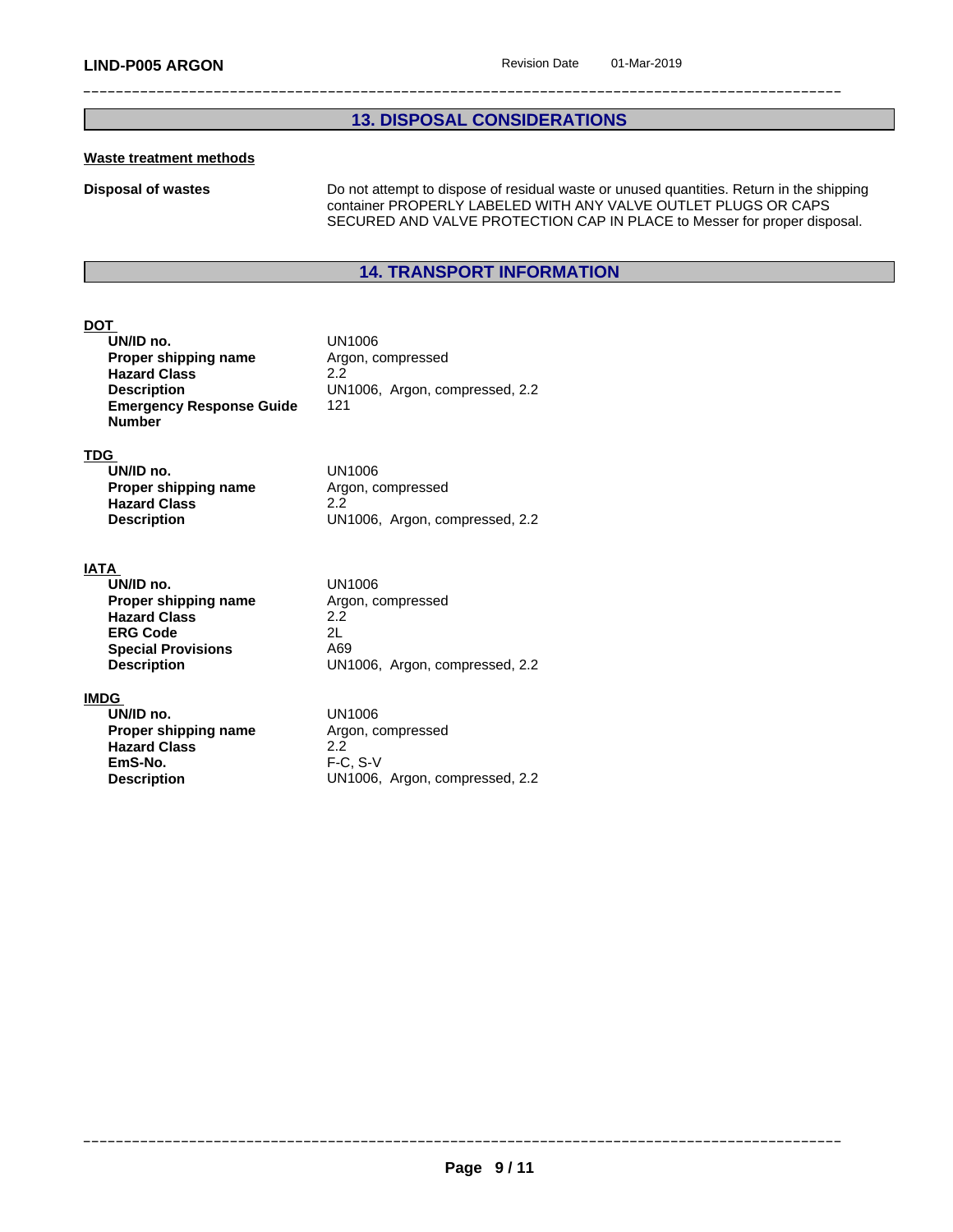## **15. REGULATORY INFORMATION**

#### **INTERNATIONAL INVENTORIES**

| TSCA                 | Complies |
|----------------------|----------|
| <b>DSL/NDSL</b>      | Complies |
| <b>EINECS/ELINCS</b> | Complies |

#### **Legend:**

**TSCA** - United States Toxic Substances Control Act Section 8(b) Inventory **DSL/NDSL** - Canadian Domestic Substances List/Non-Domestic Substances List **EINECS/ELINCS** - European Inventory of Existing Chemical Substances/European List of Notified Chemical Substances

#### **US FEDERAL REGULATIONS**

#### **SARA 313**

Section 313 of Title III of the Superfund Amendments and Reauthorization Act of 1986 (SARA). This product does not contain any chemicals which are subject to the reporting requirements of the Act and Title 40 of the Code of Federal Regulations, Part 372.

#### **SARA 311/312 Hazard Categories**

Should this product meet EPCRA 311/312 reporting criteria at 40 CFR 370, refer to Section 2 of this SDS for appropriate classifications.

#### **CERCLA**

This material, as supplied, does not contain any substances regulated as hazardous substances under the Comprehensive Environmental Response Compensation and Liability Act (CERCLA) (40 CFR 302) or the Superfund Amendments and Reauthorization Act (SARA) (40 CFR 355). There may be specific reporting requirements at the local, regional, or state level pertaining to releases of this material.

#### **Clean Air Act,Section 112 Hazardous Air Pollutants (HAPs) (see 40 CFR 61)**

This product does not contain any substances regulated as hazardous air pollutants (HAPS) under Section 112 of the Clean Air Act Amendments of 1990.

#### **CWA** (Clean Water Act)

This product does not contain any substances regulated as pollutants pursuant to the Clean Water Act (40 CFR 122.21 and 40 CFR 122.42).

#### **Risk and Process Safety Management Programs**

This material, as supplied, does not contain any regulated substances with specified thresholds under 40 CFR Part 68. This product does not contain any substances regulated as Highly Hazardous Chemicals pursuant to the 29 CFR Part 1910.110.

#### **US STATE REGULATIONS**

#### **California Proposition 65**

This product does not contain any Proposition 65 chemicals

#### **U.S. State Right-to-Know Regulations**

| <b>Chemical Name</b> | <b>Jersey</b><br>New | $T$ . $C$ $\Delta T$ $\ldots$<br>issachusetts<br>. <i>.</i> | ∍.<br>∋nsylvania |
|----------------------|----------------------|-------------------------------------------------------------|------------------|
| Argor                |                      |                                                             |                  |
| 7440-37-1            |                      |                                                             |                  |